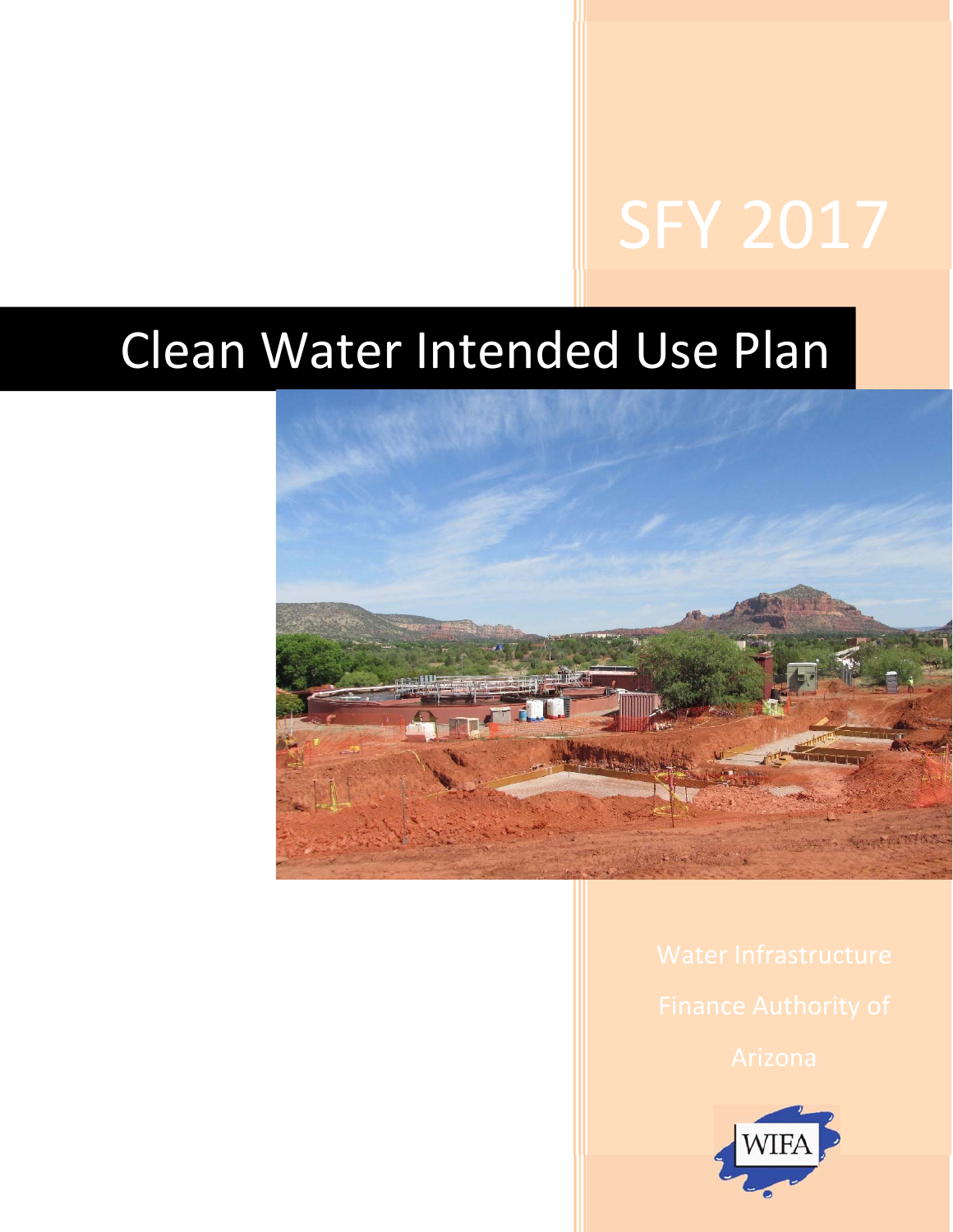## Table of Contents

| Section 5: Description of Public Notice Process and Actions Taken to Address Public Comments 2         |
|--------------------------------------------------------------------------------------------------------|
|                                                                                                        |
|                                                                                                        |
| Section 8: Criteria and Methods for Distribution of Funds (Priority Setting Criteria)  2               |
|                                                                                                        |
|                                                                                                        |
| Section 11: Identify Types of Assistance Provided and Terms (Principal Forgiveness, Extended Terms)  4 |
|                                                                                                        |
|                                                                                                        |
| Section 14: Anticipated Cash Draw Ratio (proportionality) or Statement of Match Drawdown then          |
|                                                                                                        |
|                                                                                                        |
|                                                                                                        |
|                                                                                                        |
|                                                                                                        |
|                                                                                                        |
|                                                                                                        |
|                                                                                                        |
|                                                                                                        |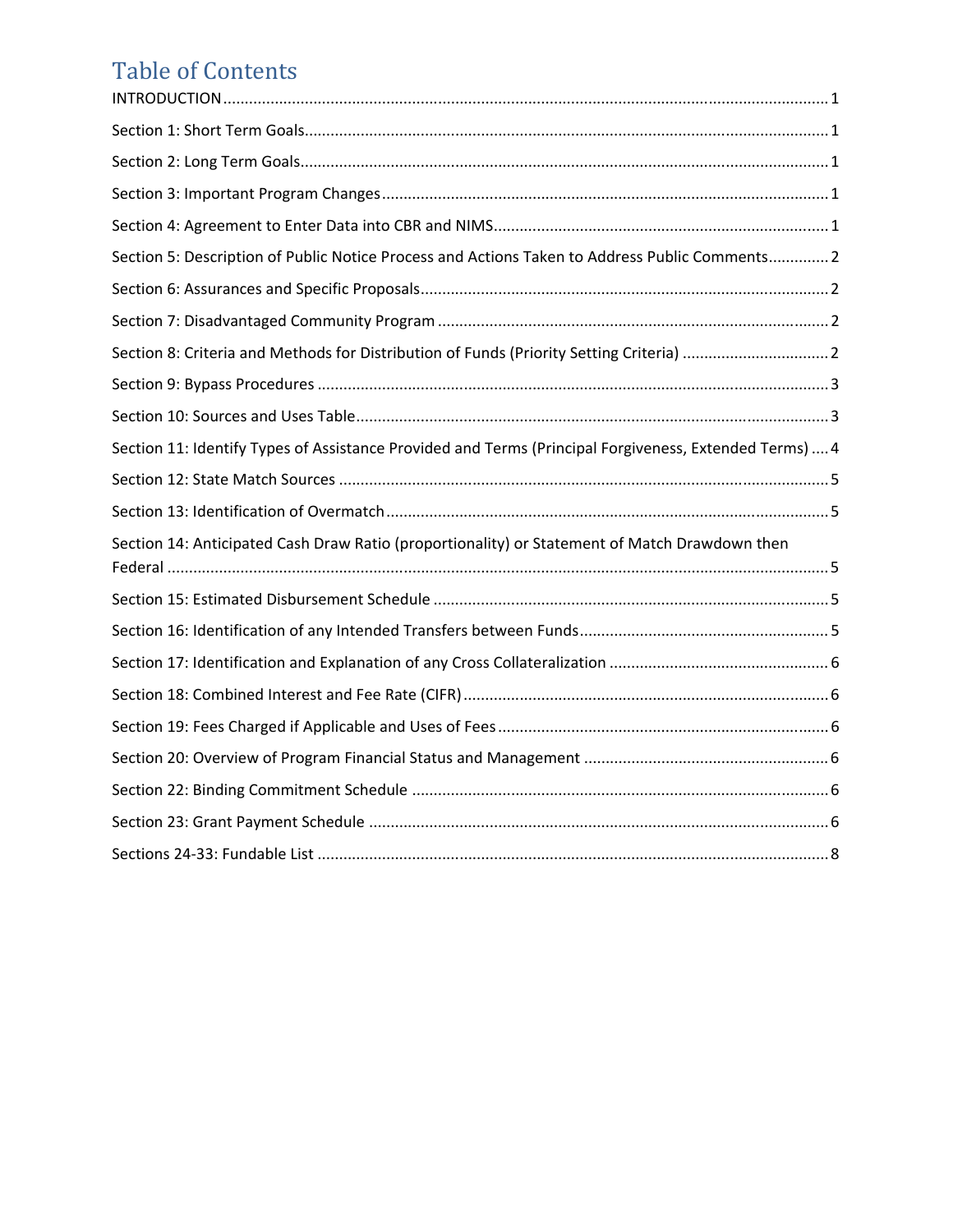### **INTRODUCTION**

The WIFA Board of Directors is pleased to release Arizona's Clean Water State Revolving Fund (CWSRF) Intended Use Plan (IUP) for the State Fiscal Year (SFY) 2017 funding cycle. The CWSRF IUP describes WIFA's plan to utilize various sources of funds to finance clean water infrastructure and support related activities during the SFY 2017 funding cycle from July 1, 2016 through June 30, 2017. This IUP is a required element of the grant application documentation to obtain the FFY 2016 grant award. Arizona herewith submits its IUP for the FFY 2016 funds available to Arizona for the purposes of continuing the development, implementation and administration of the CWSRF program in Arizona.

The Arizona CWSRF Loan Program provides funds for publicly‐owned municipal wastewater systems and nonpoint source projects. Eligible projects include planning, design and construction of new wastewater treatment plants, improvements and upgrades to existing wastewater treatment plants, sewer collection systems, water reclamation and reuse facilities, stormwater infrastructure and nonpoint source projects. The program places an emphasis on small and disadvantaged communities and on projects that promote sustainability through water efficiency, energy efficiency, green stormwater infrastructure or other environmentally innovative activities. Loan repayments to the State will provide a continuing source of infrastructure financing into the future.

#### **Section 1: Short Term Goals**

For the purposes of this IUP, a short-term goal is an activity intended to be initiated and, in some cases, completed within a year.

- WIFA will make wastewater infrastructure loans more accessible and affordable to small communities by subsidizing all loans and providing below market rate interest.
- WIFA will provide additional assistance to communities who are identified as disadvantaged. WIFA will provide between 10% and 20% of the Capitalization Grant amount as additional subsidy in the form of forgivable principal.
- WIFA will provide 10% of the Capitalization Grant amount (as required by the terms of the Capitalization Grant) for sustainable construction efforts such as water efficiency, energy efficiency, green stormwater infrastructure or other environmentally innovative activities.

#### **Section 2: Long Term Goals**

For purposes of this IUP, long-term is defined as the life of the program. The following are the long-term goals of the loan program:

- Award WIFA's resources in accordance with the needs of Arizona's citizens;
- Maintain the fiscal integrity of WIFA's funds and assure continuous enhancement for future generations;
- Effectively and efficiently deliver financial and technical assistance;
- Market agency programs and advocate the importance of safe, reliable water through presentations, networking and outreach.

#### **Section 3: Important Program Changes**

WIFA plans to adjust the interest vs. fee ratio of the Combined Interest and Fee Rate (CIFR) during SFY 2017. WIFA has implemented a policy providing guidance on the application of additional subsidies which includes how communities who cannot otherwise afford projects (including disadvantaged communities) and green projects may receive forgivable principal.

#### **Section 4: Agreement to Enter Data into CBR and NIMS**

WIFA agrees to enter data into CBR and NIMS.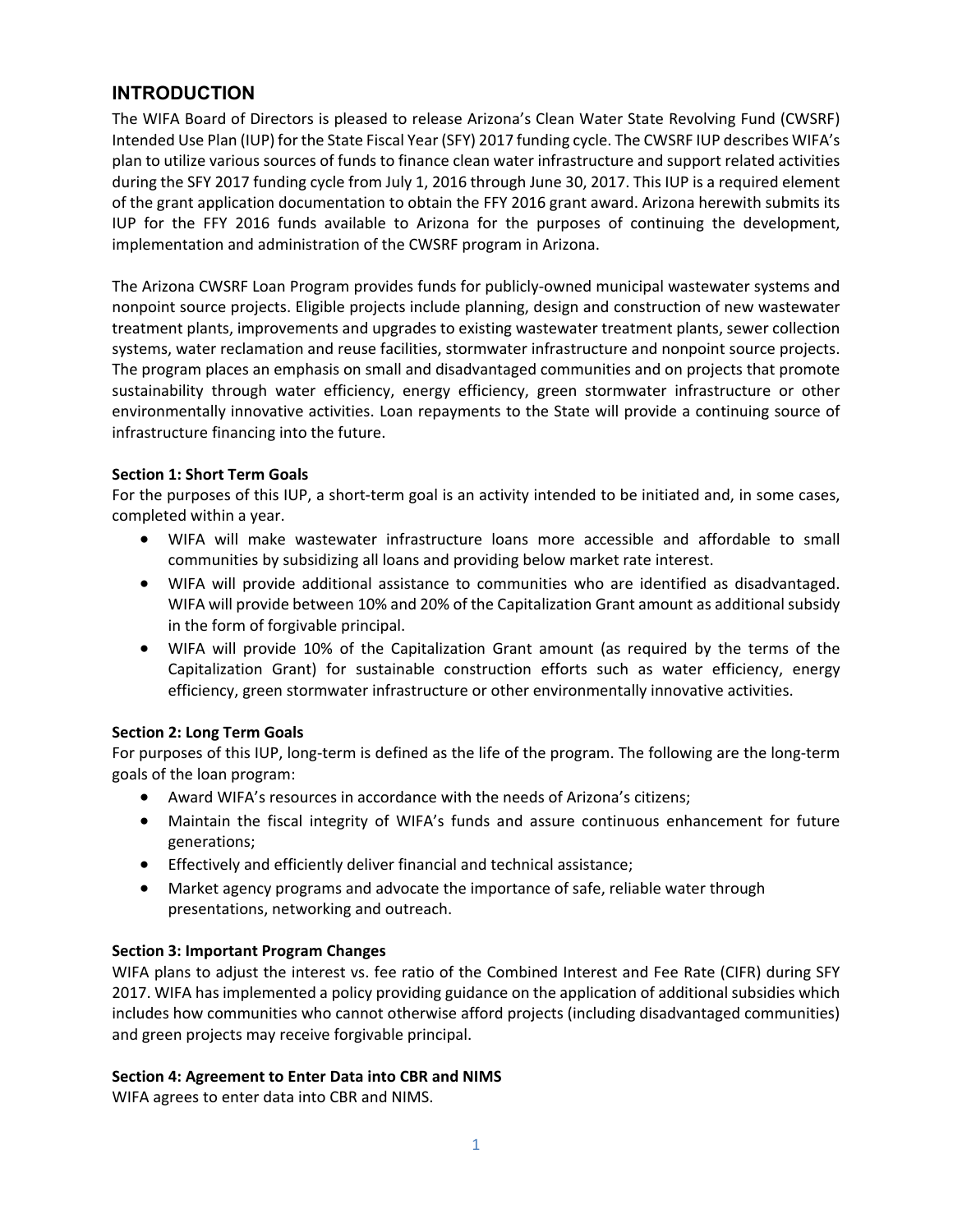#### **Section 5: Description of Public Notice Process and Actions Taken to Address Public Comments**

Public review and written comment period of this IUP will be conducted from May 30, 2016 through June 14, 2016.

WIFA will solicit public review and comment on the draft SFY 2017 CWSRF IUP and Project Priority List (PPL) according to the following schedule:

| May 30, 2016  | Distribution and Web posting of the draft CWSRF IUP and PPL to all<br>interested parties.                                   |
|---------------|-----------------------------------------------------------------------------------------------------------------------------|
| June 13, 2016 | Public Hearing - 1110 West Washington, Room 130, Phoenix, Arizona<br>85007 from 1:00 P.M. to 2:00 P.M.                      |
| June 14, 2016 | Deadline for public comments on the draft CWSRF IUP and PPL.                                                                |
| June 15, 2016 | The WIFA Board of Directors to adopt the final draft CWSRF IUP and PPL.<br>IUP will then be sent to EPA for final approval. |
| July 1, 2016  | Begin implementation of the Approved CWSRF IUP and PPL.                                                                     |

#### **Section 6: Assurances and Specific Proposals**

WIFA intends to comply with the following:

- WIFA will comply with its environmental policy as approved by EPA;
- WIFA will notify its borrowers of the requirement to comply with the Davis-Bacon requirements outlined in the Capitalization Grant Terms and Conditions;
- WIFA will notify its borrowers of the requirement to comply with the American Iron and Steel requirements outlined in the Capitalization Grant Terms and Conditions; and
- WIFA will make every effort to comply with EPA's guidance for timely and expeditious use of funds.

WIFA agrees to the remaining required assurances and proposals in the grant application and the IUP.

#### **Section 7: Disadvantaged Community Program**

WIFA is committed to providing assistance to wastewater systems serving Disadvantaged Communities. The Board may designate an applicant as a Disadvantaged Community if the applicant satisfies one of the following:

- 1. The community is a designated "colonia" community through the federal government, or
- 2. The community received 60 or more Local Fiscal Capacity points on the CWSRF PPL.

WIFA intends on providing up to 20% of the capitalization grant in additional subsidy as forgivable principal to communities who cannot otherwise afford projects (including disadvantaged communities). WIFA's Disadvantaged Policy allows for extended term, reduced interest or a combination.

#### **Section 8: Criteria and Methods for Distribution of Funds (Priority Setting Criteria)**

#### **Project Priority List and Fundable Range**

- o **Project Priority List (PPL):** On an annual basis, WIFA develops a statewide priority list of projects. Currently, WIFA's CW PPL has three project priority list applications totaling \$25,863,448. The Sources and Uses table provides approximately \$120 million for new CW loans, and staff are in discussions regarding other CW projects that should be added to the PPL list during the year.
- o **Fundable Range:** The Fundable Range includes the applicants which are ready to receive design or construction financial assistance.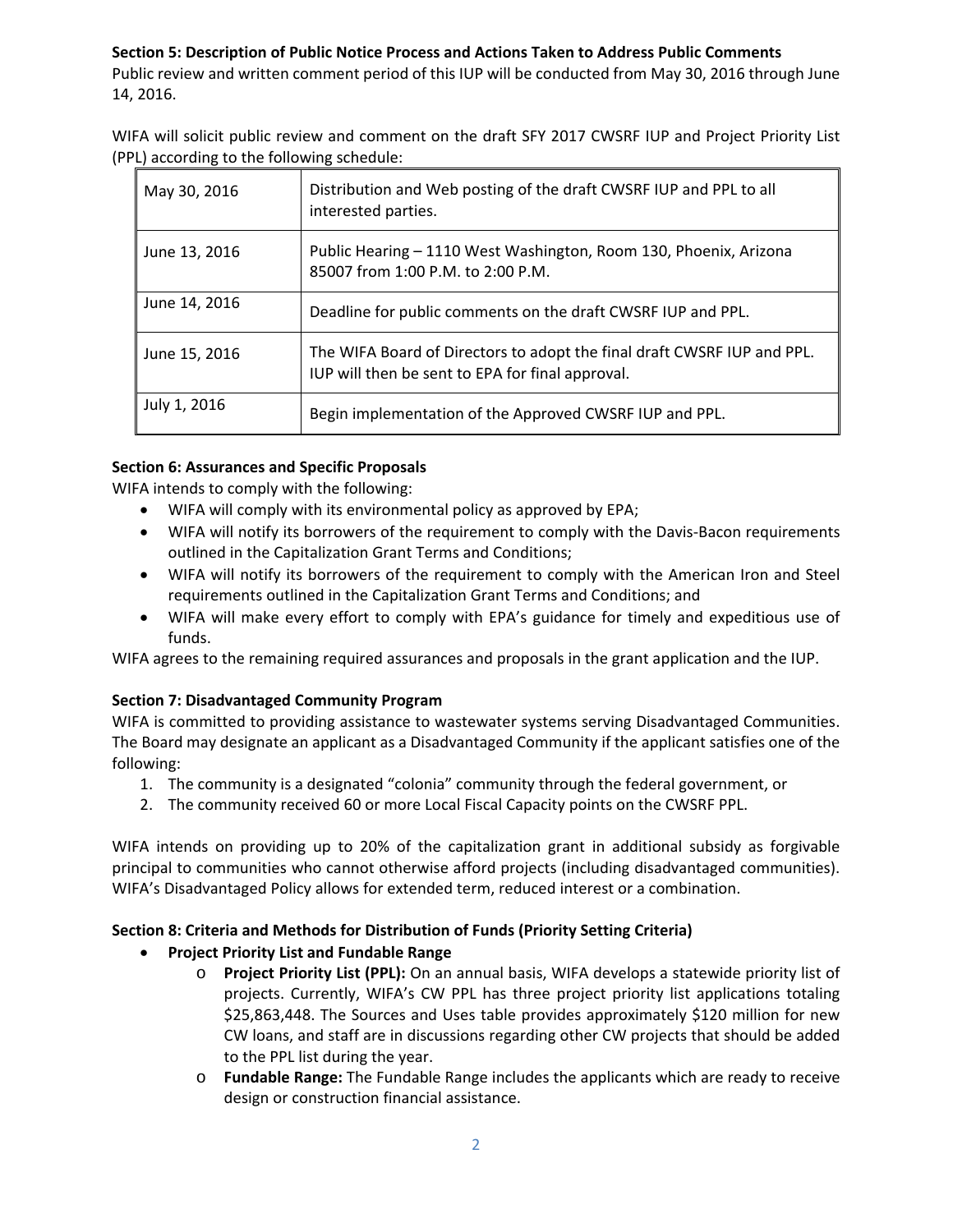#### **Project Priority List Updates**

The WIFA Board of Directors may update the CW PPL by adding or deleting projects or adjusting the fundable range for design or construction projects. The decision to update the CW PPL may be based on a project's readiness to proceed, availability of other funding sources or other new information affecting the expansion or contraction of the PPL and Fundable Range. The WIFA Board of Directors adopts the updated CW PPL at a public meeting and the updates are posted on WIFA's website.

#### **Project Readiness to Proceed**

Applicants accrue readiness to proceed points based on the following criteria:

- o Approved debt authorization has been submitted to WIFA.
- o Plans and specifications are complete.
- o Local and state permits have been obtained.
- o The bid or solicitation process has been initiated.

#### **Section 9: Bypass Procedures**

The Fundable Range process is used to bypass projects that are not ready to proceed. As part of this process, readiness to proceed points are awarded for each of the criteria identified above, with a project needing to accrue at least 40 points out of 100 possible. Projects which have not received at least 40 points are bypassed, allowing projects which are ready to proceed to move forward with obtaining financing.

| Arizona CWRF Sources & Uses for SFY 2017 (FFY 2016)                               |    |                      |                 |             |                      |               |              |               |
|-----------------------------------------------------------------------------------|----|----------------------|-----------------|-------------|----------------------|---------------|--------------|---------------|
|                                                                                   |    |                      |                 |             |                      |               |              |               |
|                                                                                   |    | Federal              |                 | <b>WIFA</b> |                      | <b>WIFA</b>   |              |               |
|                                                                                   |    | <b>Contributions</b> | <b>Revenues</b> |             | <b>Loan Accounts</b> |               | <b>Total</b> |               |
| <b>Funding Sources</b>                                                            |    |                      |                 |             |                      |               |              |               |
| Estimated fund balance as of 7/1/2016                                             | \$ |                      | \$              | 1,967,393   | \$                   | 188, 347, 774 | \$           | 190, 315, 167 |
| New funds expected in SFY 2017                                                    | \$ | 9,015,000            | \$              | 1,128,516   |                      | 3,687,839     | \$           | 13,831,355    |
| <b>Total Funding Sources</b>                                                      | \$ | 9,015,000            | \$              | 3,095,909   | \$                   | 192,035,613   | \$           | 204,146,522   |
|                                                                                   |    |                      |                 |             |                      |               |              |               |
| <b>Funding Uses</b>                                                               |    |                      |                 |             |                      |               |              |               |
| Financial Assistance Loans                                                        |    | 8,654,400            | \$              | 1,803,000   | \$                   | 110,000,000   | \$           | 120,457,400   |
| Clean Water Programs (ADEQ)                                                       |    |                      |                 |             |                      |               | \$           |               |
| Technical Assistance                                                              |    |                      | \$              | 170,000     |                      |               | \$           | 170,000       |
| Administration                                                                    |    | 360,600              | \$              | 718,100     |                      |               | \$           | 1,078,700     |
| Forgivable Principal \$1,803,000                                                  |    |                      |                 |             |                      |               |              |               |
|                                                                                   |    |                      |                 |             |                      |               |              |               |
| Green Project Reserve \$901,500                                                   |    |                      |                 |             |                      |               |              |               |
| <b>Total Funding Uses</b>                                                         |    | 9,015,000            | \$              | 2,691,100   | \$                   | 110,000,000   | \$.          | 121,706,100   |
| State match can be WIFA bond proceeds, WIFA CW fees or state general fund monies. |    |                      |                 |             |                      |               |              |               |
|                                                                                   |    |                      |                 |             |                      |               |              |               |

#### **Section 10: Sources and Uses Table**

During SFY2016, WIFA received an unusually high dollar amount of loan prepayments primarily due to the City of Lake Havasu prepaying all of the City's outstanding WIFA CW debt (in excess of \$200 million). To date in SFY2016, WIFA has closed \$65,744,432 in CW loans. The Sources and Uses table provides approximately \$120 million for new CW loans. The SFY2017 CW PPL includes \$25,863,448 in new applications. WIFA is continuing its efforts to market the WIFA program to prospective borrowers, staff are in discussions regarding other CW projects that should be added to the PPL list during the year. We are also in discussions with a City to finance a \$40 million wastewater project. Finally, WIFA has begun to defease outstanding bond debt when it makes fiscal sense.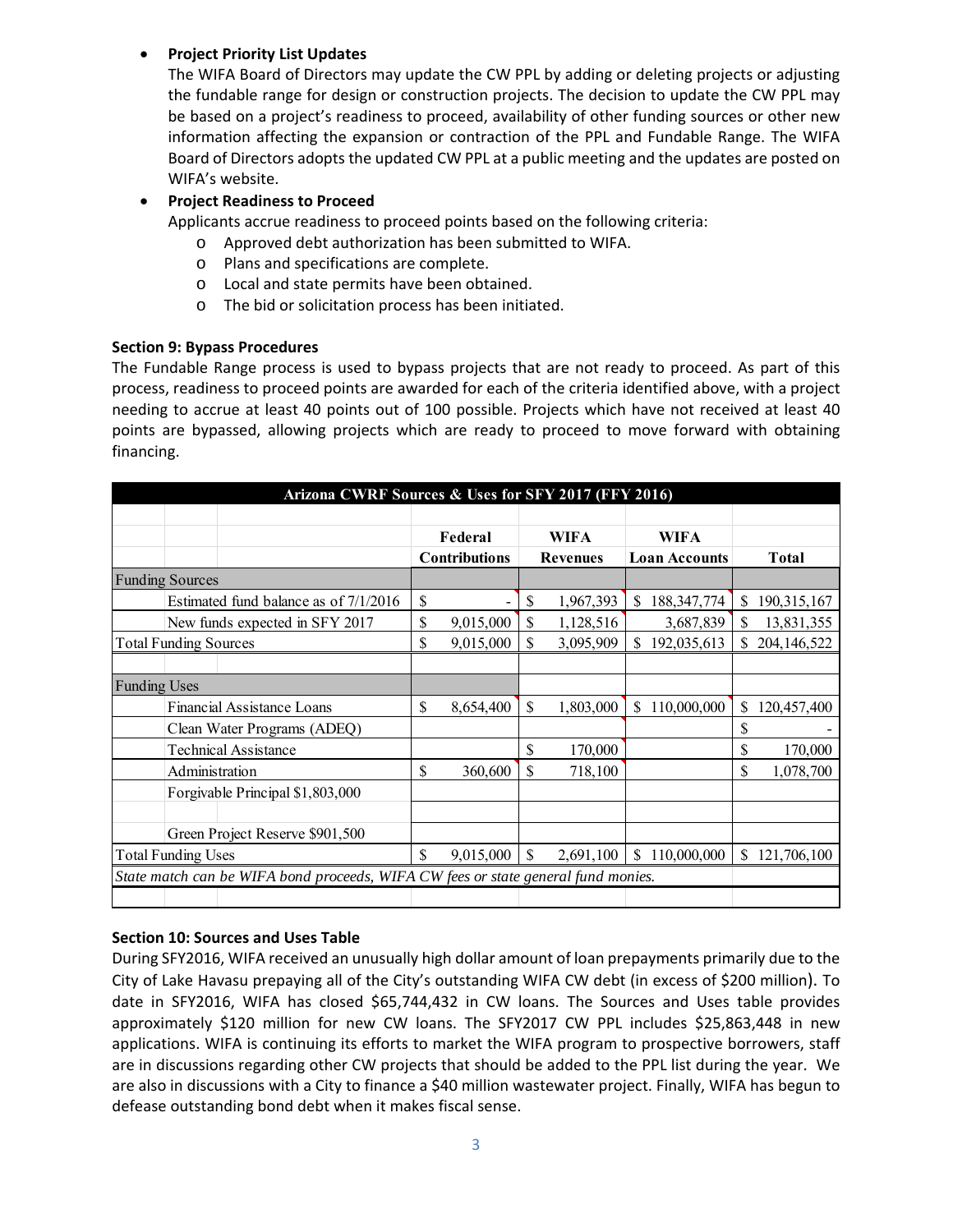#### **Financial Assistance Funds for Loans**

Eligible projects include planning, design and construction or replacement of wastewater facilities, sewer collection systems, reclamation, recharge, nonpoint source and stormwater infrastructure. A minimum of 10% of the federal grant will be used to finance sustainable projects that emphasize water efficiency, energy efficiency, green stormwater infrastructure or other environmentally innovative activities. See the **Arizona CWSRF Sources & Uses for SFY 2017 (FFY 2016) Funding Cycle Table for detail.** 

#### **Section 11: Identify Types of Assistance Provided and Terms (Principal Forgiveness, Extended Terms)**

#### **Technical Assistance**

Technical Assistance available from WIFA includes planning and design assistance and professional assistance.

#### **1. Planning and Design Technical Assistance Program**

WIFA will use up to \$100,000 for planning and design assistance. WIFA solicits applications from Arizona's political subdivisions and Indian communities. The purpose of WIFA's Planning and Design Technical Assistance Program is to help prepare systems for construction of capital improvement projects. Typically, awards are made to facilities with limited resources that need assistance in completing the planning and/or design phase of an infrastructure project. The request for applications issued establishes the scoring criteria on which the applications are evaluated. Awards are capped at \$35,000 per project.

#### **2. Professional Assistance**

Professional assistance includes studies, surveys and other types of reports that provide benefit to a range of wastewater systems statewide. This year, WIFA will provide \$20,000 for the wastewater portion of the annual Water and Wastewater Residential Rate Survey. This effort includes a survey of approximately 500 utilities, updates to the Rates Dashboard by the University of North Carolina's Environmental Finance Center, survey analysis and final report. An additional \$50,000 may also be used to provide technical, managerial and financial capacity development assistance.

Throughout the Funding Cycle and as circumstances require, WIFA may fund additional Professional Technical Assistance projects. The Board will act to add Professional Technical Assistance projects at a public meeting of the Board.

#### **Program Administration (4% Set‐Aside plus WIFA Fees)**

Section 603(d)(7) of the revised FWPCA, allows the greatest of a maximum of 4% of all grant awards to such fund under this tile, \$400,000 per year, or 1/5 percent per year of the current valuation of the fund based on the most recent audited financial statements to cover the reasonable costs of administering the fund.

WIFA will use \$360,600 (4%) for administrative costs. These funds will be used to pay salaries and associated expenses of program personnel devoting time to the administration of the funds.

#### **Forgivable Principal**

WIFA may provide additional subsidization in the form of forgivable principal for up to 90% of the loan amount, based on financial need and/or projects eligible under the green project reserve.

The required additional subsidization under the FY 2016 Enacted Appropriation is 10% (\$901,500 for Arizona) of the capitalization grant. Between 0% and 30% of the capitalization grant may be provided as additional subsidy consistent with WRRDA provisions. This amount is separate from what is required by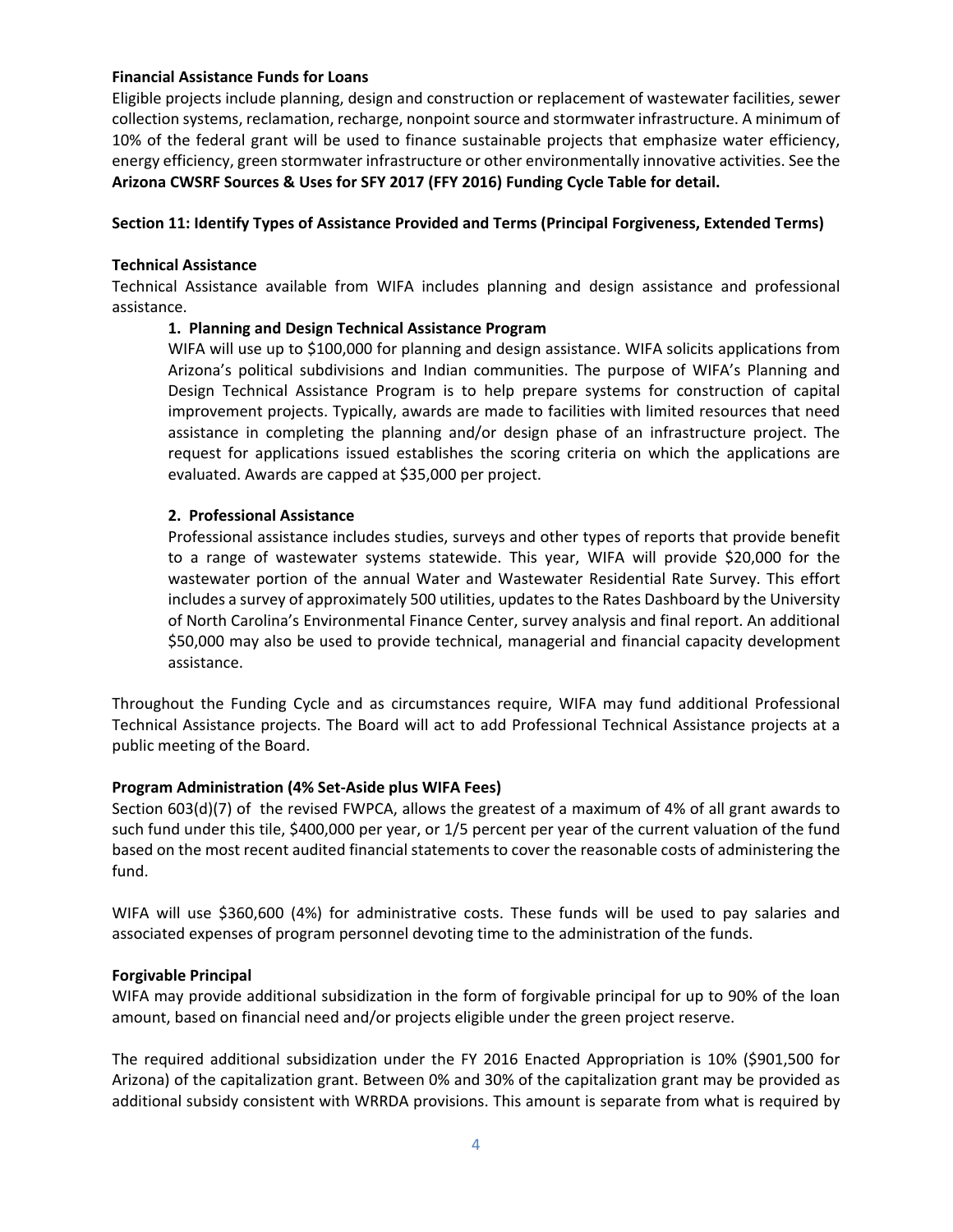the FY2016 Enacted Appropriation. In addition to the 10% requirement, WIFA may provide a total of up to 20% (\$1,803,000) in subsidy as principal forgiveness to projects.

#### **Financial Terms of Loans**

- 1. Subject to the limitation in item 2 of this list, all loans for the financing of projects will be for a term not to exceed 20 years from loan closing date, except that under certain conditions including loans to disadvantaged communities project financing may be made for a period of up to 30 years.
- 2. Loan terms are not to exceed the useful life of the project.
- 3. Terms of financial assistance to publicly‐owned wastewater systems serving disadvantaged communities are addressed in Section 7.
- 4. Repayment of loan principal must begin within 12 months of project completion based on the construction schedule available at the loan closing date or actual completion date or three years from the date of the initial principal advance, whichever is earlier.
- 5. Loan disbursements are to be made on a cost reimbursement basis.
- 6. The decision to leverage will be based on demand on the loan fund for projects to address public health concerns, market conditions and long-term impact to the fund.
- 7. A maximum of \$1,803,000 of the FFY 2016 Capitalization Grant funds will be provided as forgivable principal. A minimum of \$901,500 will be provided for green projects (water efficiency, energy efficiency, green stormwater infrastructure or other environmentally innovative activities).
- 8. Contracts for financial assistance for all CWSRF treatment works projects will require the borrower to comply with Davis‐Bacon wage rates.
- 9. All contracts for construction financial assistance with the exception of nonpoint source projects will require the borrower to comply with the Use of American Iron and Steel requirements.
- 10. WIFA will assess income from the Standard Combined Interest and Fee Rate (CIFR) as either fee income or interest income in accordance with the following table.

| COMMUNICATIVE COLUMN LEE NULL (CITIN) TOT ED TEAT EDUING |                                                             |  |  |  |  |  |
|----------------------------------------------------------|-------------------------------------------------------------|--|--|--|--|--|
| <b>Financial Structure</b>                               | <b>CIFR</b>                                                 |  |  |  |  |  |
| I Governmental                                           | Municipal Market Data Index (MMD) multiplied by the Subsidy |  |  |  |  |  |

#### **Combined Interest and Fee Rate (CIFR) for 20 Year Loans**

#### **Section 12: State Match Sources**

As demonstrated in the Sources and Uses Table, WIFA revenues will provide match for the FFY 2016 Capitalization Grant.

#### **Section 13: Identification of Overmatch**

As of June 30, 2015, WIFA has overmatched by \$29,600,075. As of April 2016, WIFA has overmatched by \$28,003,831.

#### **Section 14: Anticipated Cash Draw Ratio (proportionality) or Statement of Match Drawdown then Federal**

With the overmatch, WIFA will draw 100% federal funds until the overmatch is depleted. Once the overmatch is depleted, WIFA will draw the state match equivalency prior to drawing federal funds.

#### **Section 15: Estimated Disbursement Schedule**

| <b>First Quarter</b> | Second Quarter | Third Quarter | <b>Fourth Quarter</b> |  |  |
|----------------------|----------------|---------------|-----------------------|--|--|
| 20%                  | 35%            | 35%           | 10%                   |  |  |

#### **Section 16: Identification of any Intended Transfers between Funds**

WIFA currently has no planned transfers between the CWSRF and the DWSRF.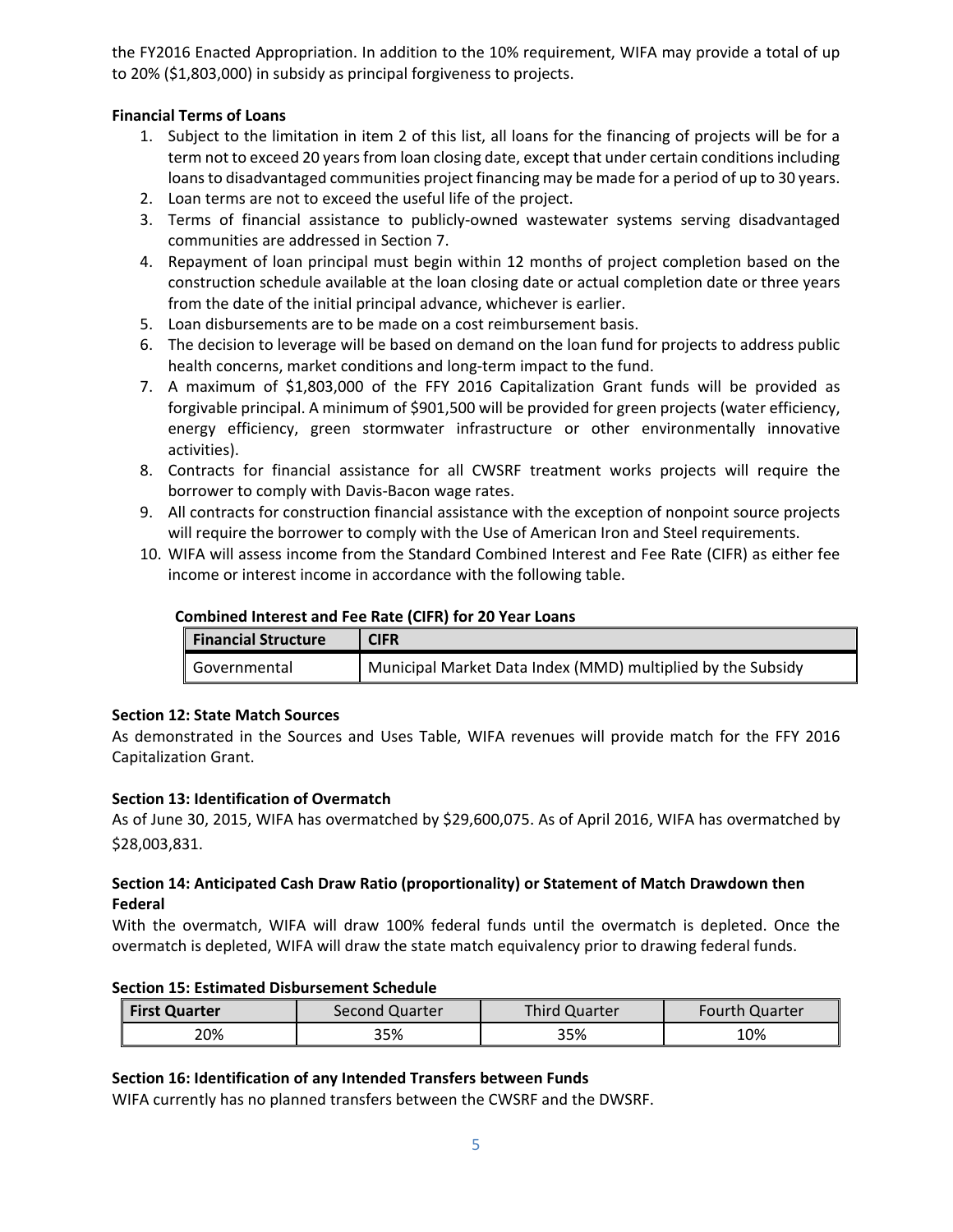#### **Section 17: Identification and Explanation of any Cross Collateralization**

The Authority maintains the CWSRF and DWSRF as separate and distinct programs. Revenues generated by either program will remain within that program. Any transfers between funds will be temporary in nature and done only to alleviate short term cash shortages.

#### **Section 18: Combined Interest and Fee Rate (CIFR)**

For 20 year term loans, the WIFA Board of Directors has established a target CIFR ranging between 70% and 95% of the tax‐exempt AAA MMD Rate for governmental entities. CIFR/subsidies on individual loans will be set pursuant to the criteria below:

- **•** Total Priority Value Points;
- Local fiscal capacity of the area served by the system requesting assistance; and,
- Lending capacity of Arizona's CWSRF.

#### **Section 19: Fees Charged if Applicable and Uses of Fees**

The Sources and Uses table demonstrates how fees will be used for SFY 2017, providing match to the federal grant and administration of the SRF. WIFA is currently in discussions with EPA HQ and Region 9 on the inclusion of fees in the retained earnings calculation. After these discussions have been concluded, WIFA will be in a position to estimate program versus non-program fees to be collected.

#### **Section 20: Overview of Program Financial Status and Management**

With the FFY 2016 Federal Capitalization Grant, WIFA will have received 27 Capitalization Grants (including ARRA) totaling \$277,471,273. In addition WIFA has received and passed through three SAAP grants totaling \$9,621,347 for a total federal investment of 30 grants totaling \$287,092,620.

The Arizona CWSRF program supports the National USEPA Strategic Plan Goal 2 (Clean and Safe Water), Objective 2.2 (Protect Water Quality), Sub‐objective 2.2.1 (Improve Water Quality on a Watershed Basis). Specifically, Arizona established and is managing the revolving loan fund to finance the cost of infrastructure improvements which will achieve or maintain compliance with the Clean Water Act requirements.

All planned and prior year loans have assisted public wastewater systems in meeting the federal and state clean water compliance requirements. Details of Arizona's CWSRF activities supporting the National USEPA Strategic Plan will be included in the CWSRF Annual Report as well as in the Clean Water Benefit Reporting system (CBR) and the Clean Water National Information Management System (CW NIMS) and the Federal Funding Accountability and Transparency Act (FFATA) Reporting System.

#### **Section 21: Leveraging Plan**

As a matter of practice, WIFA pays close attention to its cash position and lending capacity. This practice includes reports to the WIFA Board of Directors at each Board meeting defining WIFA's current cash position and lending capacity. As a result of slow loan demand and prepayments, it appears that WIFA's next Bond Issue won't be needed until late in the year or early next year.

#### **Section 22: Binding Commitment Schedule**

When the WIFA Board of Directors approves an applicant's financial assistance request, WIFA staff prepares and circulates financial assistance (loan) documents to evidence the binding commitment in accordance with applicable federal and state requirements**.** Based on the PPL, WIFA expects to enter into binding commitments at 287% of the federal cap grant amount (dollars on PPL vs the federal cap grant).

#### **Section 23: Grant Payment Schedule**

WIFA will receive all payments in the first quarter available.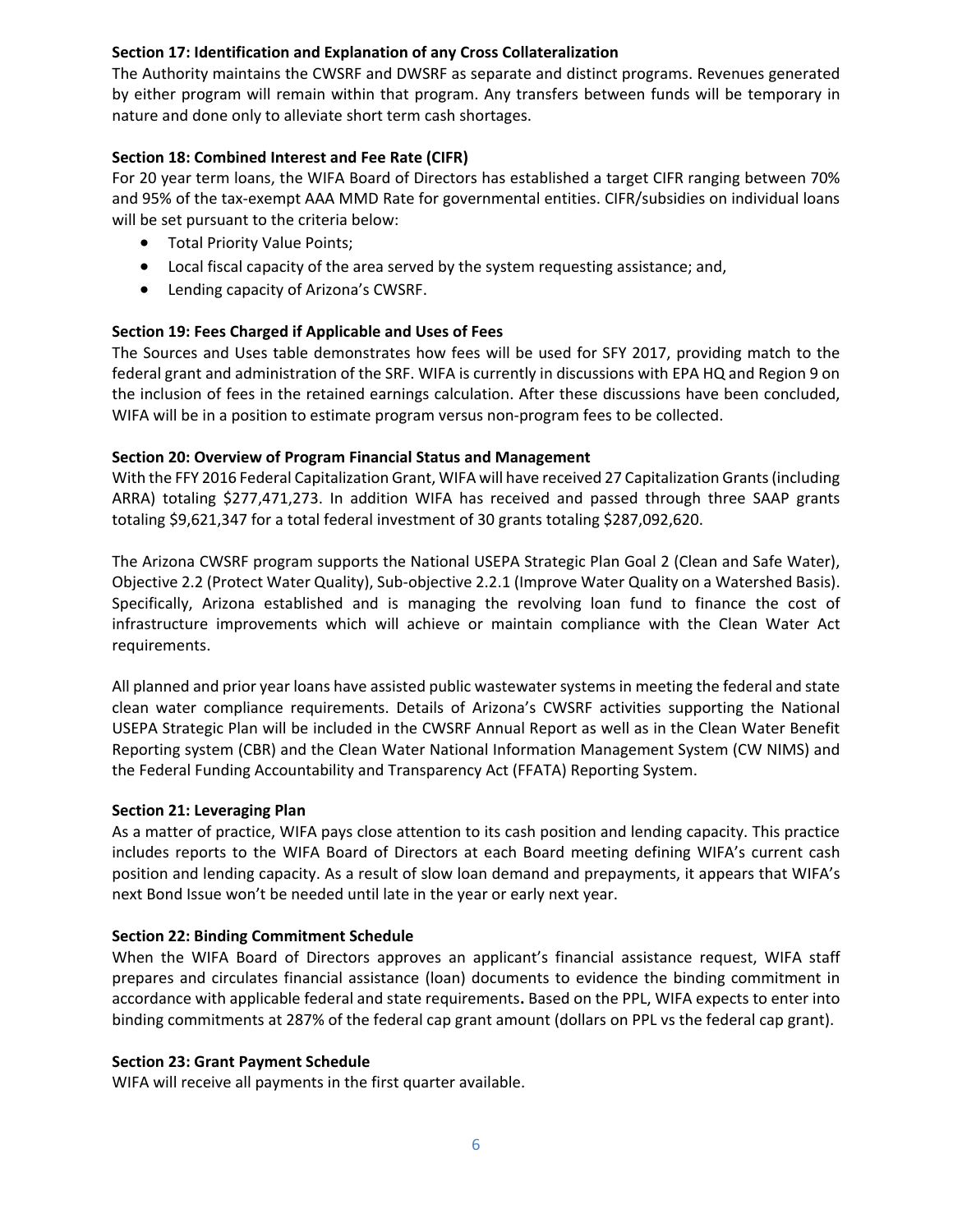#### **Sections 34‐43:**

These Sections are for DWSRF, not applicable to CWSRF.

#### **Water Resources Reform and Development Act Amendments**

The Water Resources Reform and Development Act (WRRDA) requires all CWSRF treatment works projects funded in SFY2017, regardless of funding source, to pay their workers the federal Davis‐Bacon wage rates for their job classification, and to comply with American Iron and Steel (AIS) requirements.

WRRDA requires that Borrowers must provide a Fiscal Sustainability Plan (FSP). The requirement applies to all loans with PPL applications submitted on or after October 1, 2014. WIFA has incorporated this requirement into its loan application process, developed a certification form and criteria, and created a webpage where these documents can be found.

WRRDA required that WIFA develop "Affordability Criteria" for additional subsidization by September 30, 2015. The criteria were made available for public comment and incorporated into WIFA's Additional Subsidy Procedure on August 27, 2015.

Section 603(b)(13) of WRRDA requires WIFA obtain a certification from all applicants that the facility planning has studied and evaluated cost effectiveness and efficiency of water and energy use, reuse, and production. WIFA is implementing this requirement for all projects funded on or after October 1, 2015.

WRRDA Section 602(b)(14) requires that for any capitalization grant awarded after October 1, 2014, all architectural and engineering (A/E) contracts must comply with the federal procurement processes for A/E services as identified in 40 U.S.C. 1101 *et. seq.*, or an equivalent State requirement. WIFA has elected to apply the federal A/E requirements to equivalency projects only.